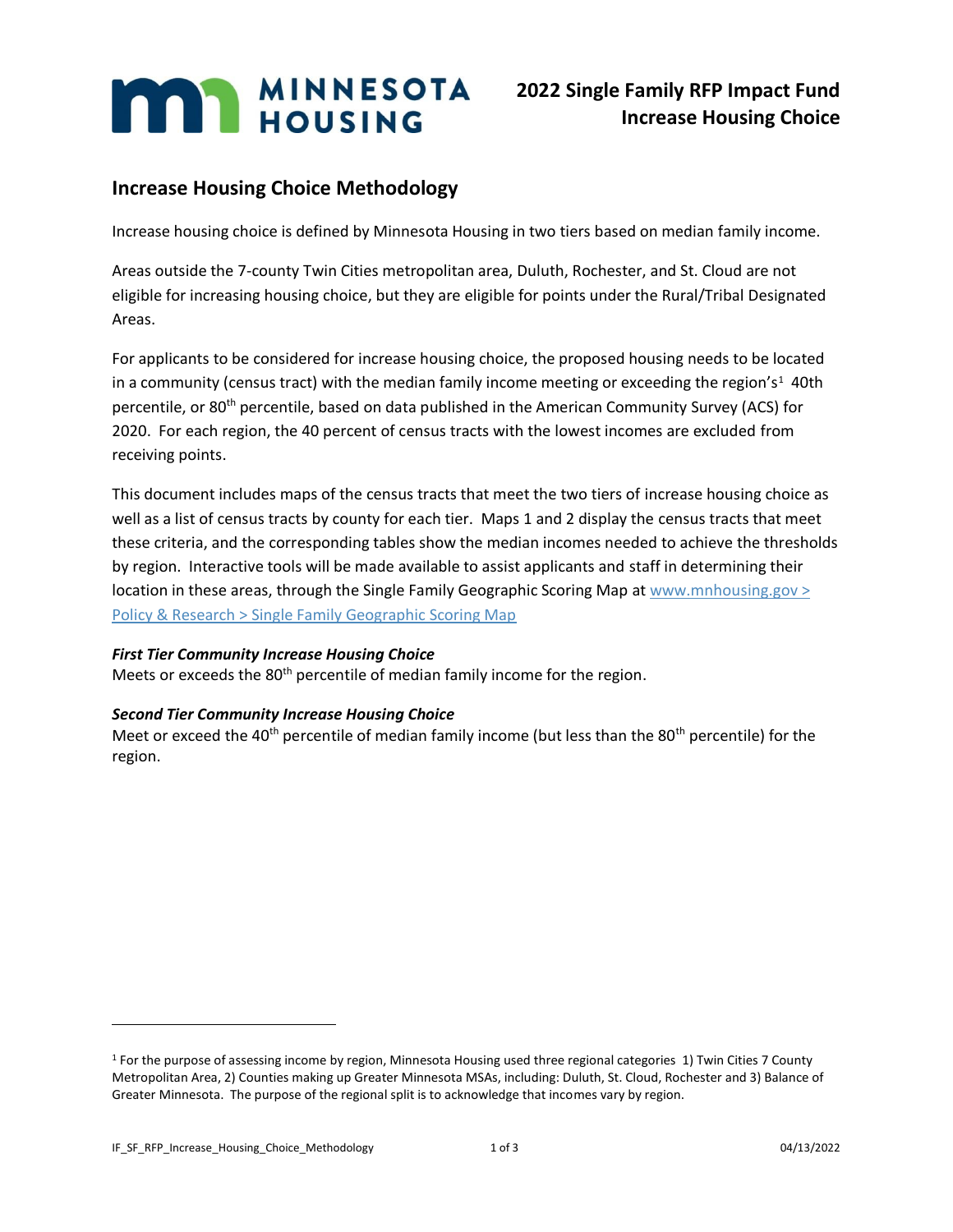### **Table 1 – Median Family Income Thresholds by Region.**

| Community Increase Housing Choice               | Non Metro MSAs |
|-------------------------------------------------|----------------|
| (Twin Cities Metro on next page)                |                |
| Med Family Income / 40 <sup>th</sup> percentile | \$73,656       |
| Med Family Income / 80 <sup>th</sup> percentile | \$99.423       |

# **MAP 1 – CENSUS TRACTS MEETING REGION'S 40TH AND 80TH PERCENTILE THRESHOLDS FOR MEDIAN INCOME (OUTSIDE OF RURAL/TRIBAL AREAS)**





Tier 1 - 80th Percentile Income Threshold Tier 2 - 40th Percentile Income Threshold